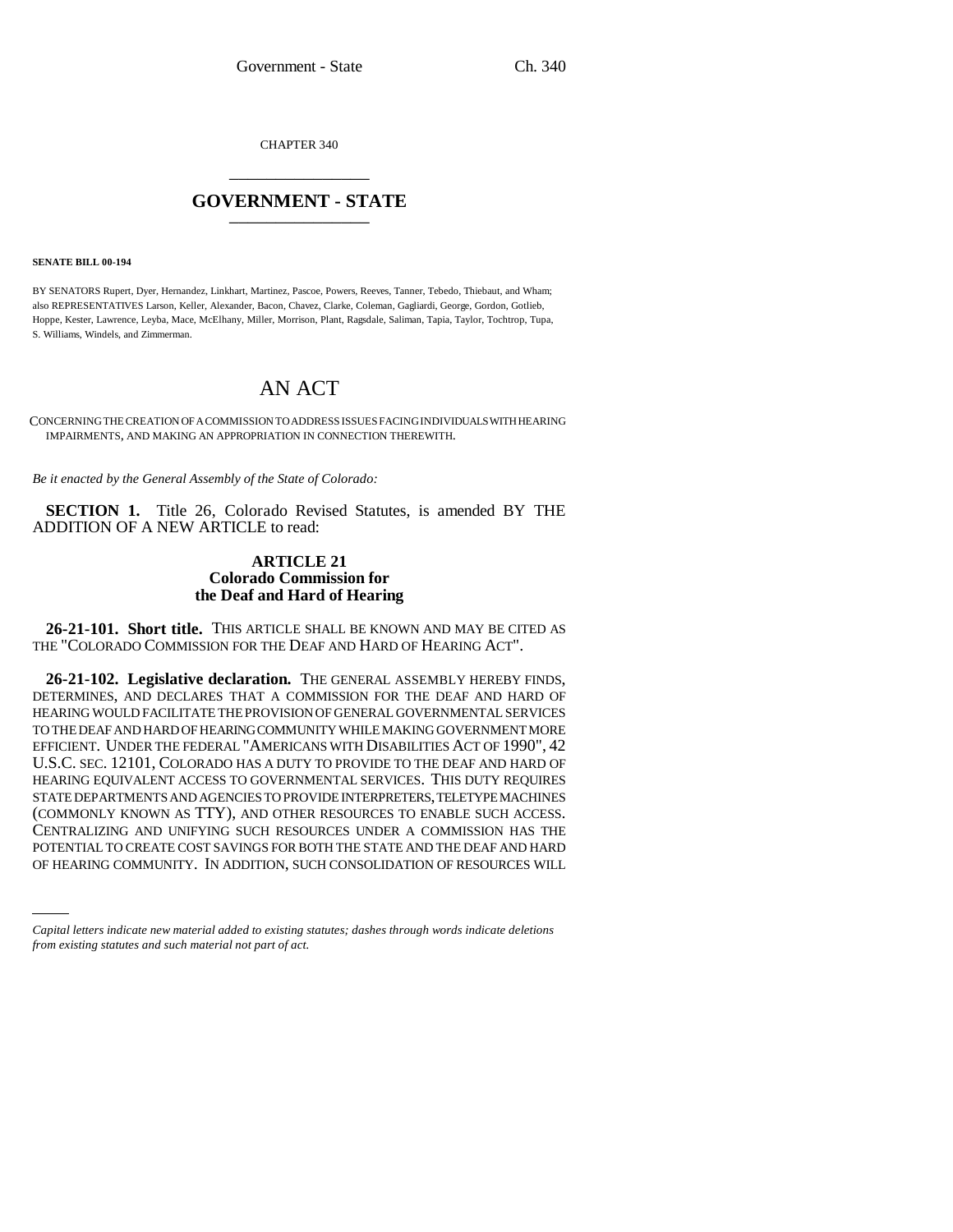FACILITATE QUALITY CONTROL, AND THUS INCREASE THE QUALITY OF GOVERNMENTAL SERVICES WHILE INCREASING ACCESS BY THE DEAF AND HARD OF HEARING COMMUNITY TO THOSE SERVICES.

**26-21-103. Definitions.** AS USED IN THIS ARTICLE, UNLESS THE CONTEXT OTHERWISE REQUIRES:

(1) "COMMISSION" MEANS THE COLORADO COMMISSION FOR THE DEAF AND HARD OF HEARING.

(2) "DIRECTOR" MEANS THE EXECUTIVE DIRECTOR OF THE COLORADO COMMISSION FOR THE DEAF AND HARD OF HEARING.

(3) "FUND" MEANS THE COLORADO COMMISSION FOR THE DEAF AND HARD OF HEARING CASH FUND CREATED IN SECTION 26-21-107.

(4) "LATE DEAFENED" MEANS A PERSON WHO HAD NORMAL HEARING BEFORE AN ILLNESS OR ACCIDENT CAUSED SUCH PERSON TO BECOME FUNCTIONALLY DEAF.

**26-21-104. Commission created - appointments.** (1) EFFECTIVE JULY 1, 2000, THERE IS HEREBY CREATED THE COLORADO COMMISSION FOR THE DEAF AND HARD OF HEARING IN THE DEPARTMENT OF HUMAN SERVICES. THE COLORADO COMMISSION FOR THE DEAF AND HARD OF HEARING SHALL EXERCISE ITS POWERS, DUTIES, AND FUNCTIONS UNDER THE DEPARTMENT OF HUMAN SERVICES AS IF IT WERE TRANSFERRED TO SAID DEPARTMENT BY A **TYPE 2** TRANSFER UNDER THE PROVISIONS OF THE "ADMINISTRATIVE ORGANIZATION ACT OF 1968".

(2) THE COMMISSION SHALL CONSIST OF SEVEN MEMBERS AS FOLLOWS:

- (a) ONE MEMBER WHO IS DEAF;
- (b) ONE MEMBER WHO IS HARD OF HEARING;

(c) ONE MEMBER WHO IS A PROFESSIONAL IN THE FIELD OF DEAFNESS WHO IS KNOWLEDGEABLE IN AND HAS EXPERIENCE WITH OTHER TYPES OF DISABILITIES;

(d) ONE MEMBER WHO IS A PARENT OF A DEAF OR HARD OF HEARING PERSON;

(e) ONE MEMBER WHO IS LATE DEAFENED;

(f) ONE MEMBER WHO IS AN INTERPRETER FOR THE DEAF OR HARD OF HEARING; AND

(g) ONE MEMBER WHO IS A MEMBER OF THE PUBLIC.

(3) (a) THE GOVERNOR, WITH THE CONSENT OF THE SENATE, SHALL APPOINT THE COMMISSION MEMBERS REFERENCED IN SUBSECTION (2) OF THIS SECTION. BEGINNING JULY 1, 2000, FOUR OF THESE COMMISSION MEMBERS SHALL SERVE INITIAL TERMS OF FOUR YEARS, AND THREE SHALL SERVE INITIAL TERMS OF SIX YEARS. AFTER THE INITIAL APPOINTMENTS OF THE COMMISSION MEMBERS REFERENCED IN SUBSECTION (2) OF THIS SECTION, ALL SUBSEQUENT APPOINTEES SHALL SERVE TERMS OF FOUR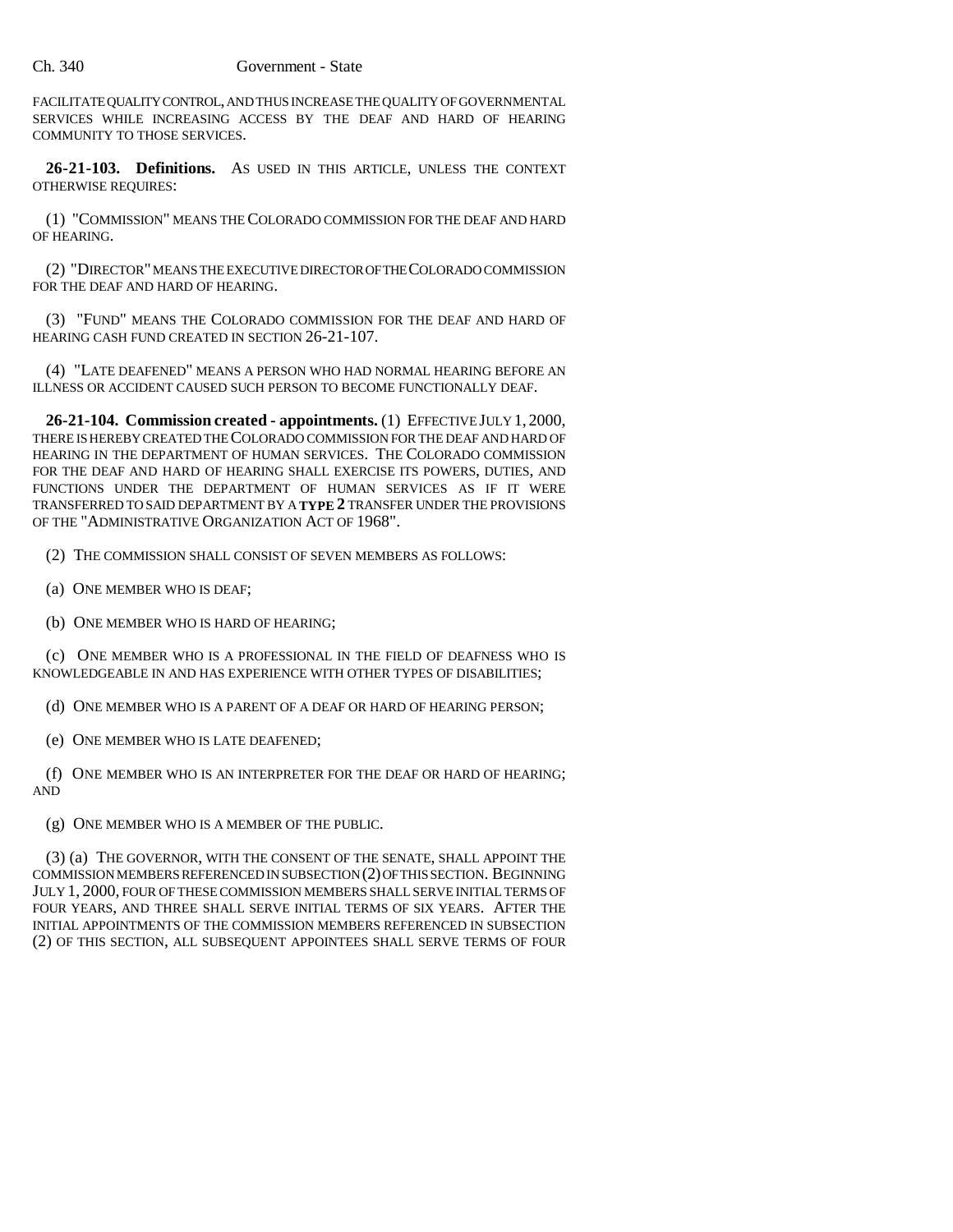YEARS.

(b) THE GOVERNOR SHALL APPOINT A QUALIFIED PERSON TO FILL ANY VACANCY ON THE COMMISSION FOR THE REMAINDER OF ANY UNEXPIRED TERM.

(4) AT LEAST NINETY DAYS PRIOR TO EXPIRATION OF A MEMBER'S TERM OF OFFICE, THE COMMISSION SHALL CREATE A LIST OF NOMINEES THAT INCLUDES AT LEAST THREE CANDIDATES FOR EACH OPEN POSITION PURSUANT TO SUBSECTION (2) OF THIS SECTION. SUCH NOMINEES' NAMES SHALL BE SUBMITTED TO THE GOVERNOR AT LEAST FORTY-FIVE DAYS PRIOR TO THE EXPIRATION OF THE PRECEDING TERM FOR WHICH SUCH NOMINEES ARE BEING CONSIDERED. IF THE GOVERNOR APPROVES THE NOMINEES, THE GOVERNOR SHALL APPOINT ONE OF THE NOMINEES FROM EACH LIST FOR EACH OPEN POSITION WITHIN NINETY DAYS AFTER THE DATE OF EACH VACANCY; OTHERWISE, THE GOVERNOR SHALL APPOINT QUALIFIED PERSONS IN CONSULTATION WITH THE COMMISSION.

**26-21-105. Procedures of the commission.** (1) THE EXECUTIVE DIRECTOR OF THE DEPARTMENT OF HUMAN SERVICES SHALL APPOINT A DIRECTOR TO PROVIDE STAFF SERVICES TO THE COMMISSION. THE COMMISSION MAY INTERVIEW CANDIDATES FOR DIRECTOR AND PROVIDE COMMENT AND INPUT ON THE HIRING OF THE DIRECTOR.

(2) (a) THE COMMISSION SHALL CONVENE FOR ITS FIRST MEETING NO LATER THAN SEPTEMBER 1, 2000. AT THE FIRST MEETING, A CHAIR SHALL BE ELECTED BY THE COMMISSION.

(b) THE COMMISSION MAY ADOPT SUCH RULES OF PROCEDURE AS ARE NECESSARY TO FACILITATE ORDERLY CONDUCT OF ITS BUSINESS.

(c) THE COMMISSION SHALL MEET AT LEAST QUARTERLY. MEETINGS SHALL ALSO BE HELD ON CALL OF THE CHAIR OR AT THE REQUEST OF AT LEAST THREE MEMBERS OF THE COMMISSION.

(d) THE COMMISSION SHALL ADOPT NO OFFICIAL POSITION, RECOMMENDATION, OR ACTION EXCEPT BY THE CONCURRENCE OF A MAJORITY OF THE MEMBERS.

(3) (a) THE COMMISSION SHALL HAVE THE POWER TO DIRECT THE DISPOSITION OF THE FUND FOR THE PURPOSES OF THIS ARTICLE.

(b) THE COMMISSION SHALL PREPARE A BUDGET AND APPROVE ALL FUND EXPENDITURES; EXCEPT THAT THE COMMISSION MAY BY INTERNAL RULE DELEGATE ROUTINE APPROVALS TO THE DIRECTOR.

(4) THE COMMISSION MAY CONTRACT WITH PRIVATE PARTIES FOR THE PROVISION OF ANY SERVICES REQUIRED BY THE COMMISSION, AND MAY TAKE SUCH OTHER ACTIONS AS THE COMMISSION MAY DEEM NECESSARY TO FULFILL ITS RESPONSIBILITIES UNDER THIS ARTICLE.

**26-21-106. Powers, functions, and duties of the commission.** (1) THE POWERS, FUNCTIONS, AND DUTIES OF THE COMMISSION SHALL INCLUDE, BUT NOT BE LIMITED TO, THE FOLLOWING: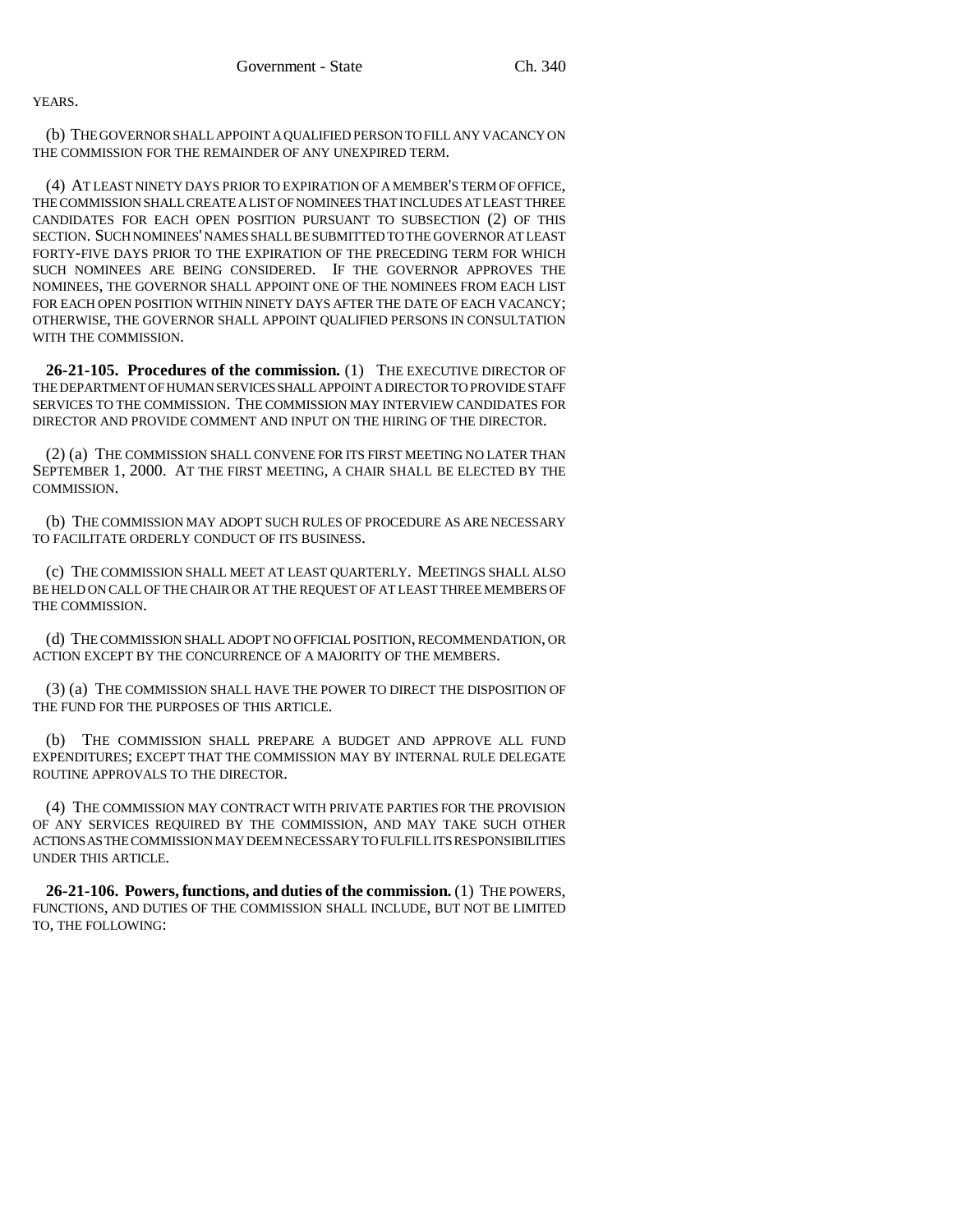(a) THE COMMISSION SHALL SERVE AS A LIAISON BETWEEN THE DEAF AND HARD OF HEARING COMMUNITY AND THE GENERAL ASSEMBLY, GOVERNOR, AND COLORADO DEPARTMENTS AND AGENCIES.

(b) THE COMMISSION SHALL SERVE AS AN INFORMATIONAL RESOURCE TO THE STATE AND THE DEAF AND HARD OF HEARING COMMUNITY.

(c) THE COMMISSION SHALL SERVE AS A REFERRAL AGENCY FOR THE DEAF AND HARD OF HEARING COMMUNITY TO THE STATE AGENCIES AND INSTITUTIONS PROVIDING SERVICES TO SUCH COMMUNITY AND TO THE LOCAL AGENCIES OF GOVERNMENT.

(d) THE COMMISSION SHALL ASSESS HOW TECHNOLOGY HAS AFFECTED THE NEEDS OF THE DEAF AND HARD OF HEARING COMMUNITY. THE COMMISSION SHALL ASSESS THE TYPE AND AMOUNT OF EQUIPMENT NEEDED BY LOW-INCOME DEAF AND HARD OF HEARING PERSONS IN ORDER TO REASONABLY INTERACT WITH SOCIETY.

(e) THE COMMISSION SHALL ASSESS THE NEEDS OF THE DEAF AND HARD OF HEARING COMMUNITY AND RECOMMEND TO THE GENERAL ASSEMBLY ANY LEGISLATION THAT MAY FACILITATE AND STREAMLINE THE PROVISION OF GENERAL GOVERNMENTAL SERVICES TO THE DEAF AND HARD OF HEARING COMMUNITY. THE COMMISSION SHALL CONSIDER THE FOLLOWING:

(I) THE ADVISABILITY OF IMPLEMENTING THE COMMISSION AS A STATEWIDE COORDINATING AGENCY THAT ADVOCATES FOR DEAF AND HARD OF HEARING CITIZENS OF COLORADO;

(II) ANY METHODS, PROGRAMS, OR POLICIES THAT MAY IMPROVE COMMUNICATION ACCESSIBILITY AND QUALITY OF EXISTING SERVICES, PROMOTE OR DELIVER NECESSARY NEW SERVICES, AND ASSIST STATE AGENCIES IN THE DELIVERY OF SERVICES TO THE DEAF AND HARD OF HEARING;

(III) ANY METHODS, PROGRAMS, OR POLICIES THAT MAY MAKE PROVIDING ACCESS TO GOVERNMENTAL SERVICES MORE EFFICIENT;

(IV) ANY METHODS, PROGRAMS, OR POLICIES THAT MAY IMPROVE IMPLEMENTATION OF STATE POLICIES AFFECTING THE DEAF AND HARD OF HEARING COMMUNITY AND THEIR RELATIONSHIP WITH THE GENERAL PUBLIC, INDUSTRY, HEALTH CARE, AND EDUCATIONAL INSTITUTIONS.

(2) THE COMMISSION SHALL CONSIDER THE FINDINGS OF ANY STUDY AUTHORIZED UNDER THIS SECTION AND MAY APPROVE, DISAPPROVE, OR AMEND SUCH FINDINGS. UPON APPROVAL OF THE FINDINGS, THE COMMISSION SHALL SUBMIT A REPORT WITH RECOMMENDATIONS INCLUDING PROPOSED LEGISLATION, IF NECESSARY, TO THE GOVERNOR AND TO THE GENERAL ASSEMBLY.

**26-21-107. Colorado commission for the deaf and hard of hearing cash fund - creation - gifts, grants, and donations - reimbursement.** (1) ALL MONEYS APPROPRIATED TO ADMINISTER THIS ARTICLE SHALL BE DEPOSITED IN THE COLORADO COMMISSION FOR THE DEAF AND HARD OF HEARING CASH FUND, WHICH FUND IS HEREBY CREATED IN THE STATE TREASURY, AND ALL MONEYS CREDITED TO THE FUND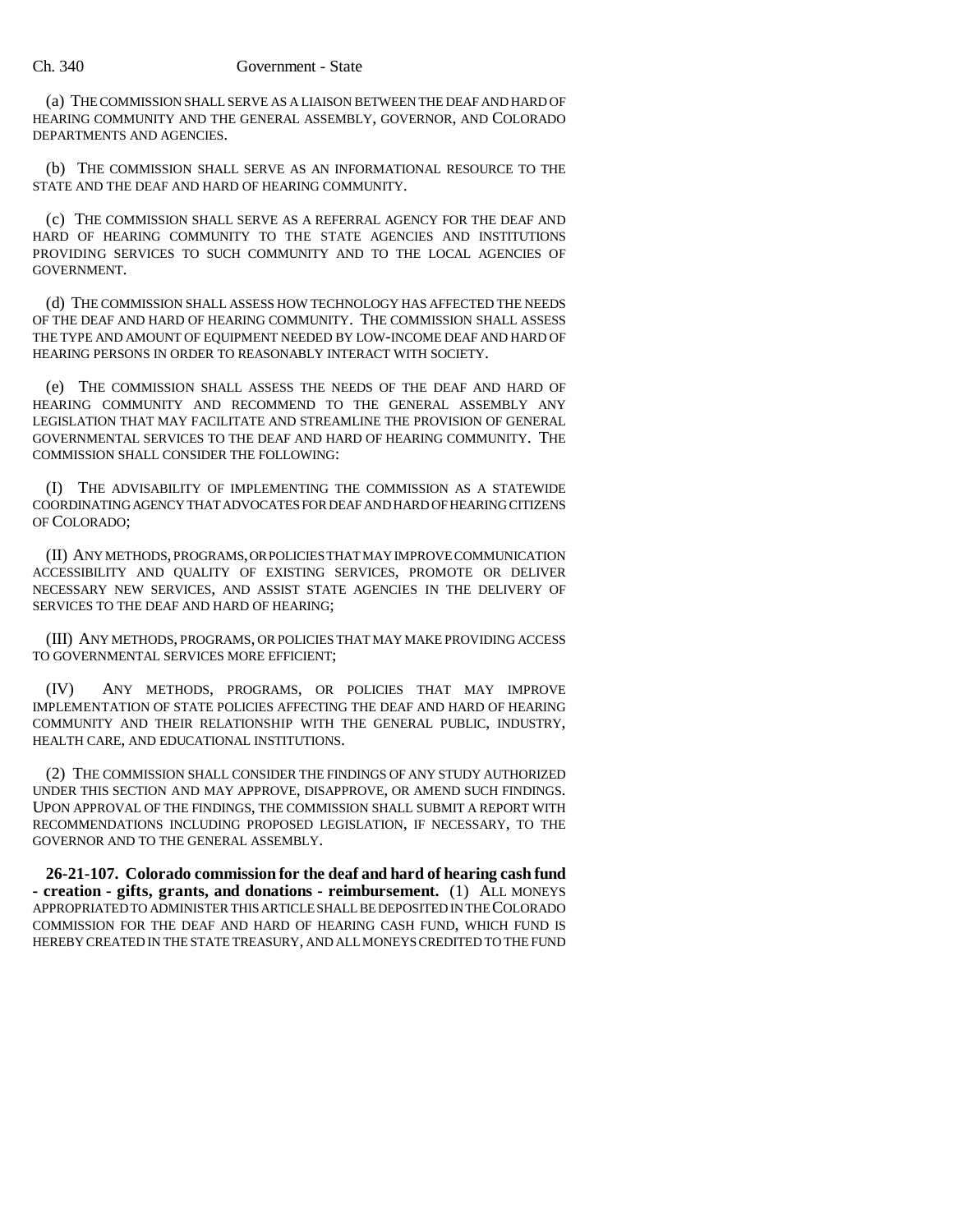SHALL BE USED EXCLUSIVELY FOR THE ADMINISTRATION AND DISCHARGE OF THIS ARTICLE. INTEREST EARNED ON THE FUND SHALL REMAIN IN THE FUND.

(2) THE COMMISSION IS AUTHORIZED TO RECEIVE AND EXPEND GIFTS, GRANTS, AND DONATIONS FROM INDIVIDUALS, PRIVATE ORGANIZATIONS, FOUNDATIONS, OR ANY GOVERNMENTAL UNIT; EXCEPT THAT NO GIFT, GRANT, OR DONATION MAY BE ACCEPTED BY THE COMMISSION IF IT IS SUBJECT TO CONDITIONS THAT ARE INCONSISTENT WITH THIS ARTICLE OR ANY OTHER LAW OF THIS STATE.

(3) COMMISSION MEMBERS SHALL BE REIMBURSED FOR ACTUAL AND NECESSARY EXPENSES INCURRED IN THE DISCHARGE OF THEIR OFFICIAL DUTIES, INCLUDING AN ALLOWANCE FOR MILEAGE AS PROVIDED IN SECTION 24-9-104 (2), C.R.S. THE COMMISSION MAY ESTABLISH A STANDARDIZED PER DIEM DESIGNED TO COVER THE ACTUAL EXPENSES OF THE MEMBERS PURSUANT TO THIS SUBSECTION (3).

**26-21-108. Repeal of article - sunset review.** (1) THIS ARTICLE IS REPEALED, EFFECTIVE JULY 1, 2010.

(2) PRIOR TO SUCH REPEAL, THE COMMISSION SHALL BE REVIEWED AS PROVIDED FOR IN SECTION 24-34-104, C.R.S.

**SECTION 2.** 24-34-104 (41), Colorado Revised Statutes, is amended BY THE ADDITION OF A NEW PARAGRAPH to read:

**24-34-104. General assembly review of regulatory agencies and functions for termination, continuation, or reestablishment.** (41) The following agencies, functions, or both, shall terminate on July 1, 2010:

(f) THE COLORADO COMMISSION FOR THE DEAF AND HARD OF HEARING, CREATED BY ARTICLE 21 OF TITLE 26, C.R.S.

**SECTION 3.** 24-1-120 (5), Colorado Revised Statutes, is amended BY THE ADDITION OF A NEW PARAGRAPH to read:

**24-1-120. Department of human services - creation.** (5) The department of human services shall include the following:

(h) THE COLORADO COMMISSION FOR THE DEAF AND HARD OF HEARING, CREATED BY ARTICLE 21 OF TITLE 26, C.R.S. SAID COMMISSION SHALL EXERCISE ITS POWERS, DUTIES, AND FUNCTIONS UNDER THE DEPARTMENT AS IF TRANSFERRED BY A **TYPE 2** TRANSFER.

**SECTION 4.** 40-17-104 (1), Colorado Revised Statutes, is amended, and the said 40-17-104 is further amended BY THE ADDITION OF A NEW SUBSECTION, to read:

**40-17-104. Colorado disabled telephone users fund - creation - purpose repeal.** (1) Except as otherwise authorized to be retained by section 40-17-103 (3) (e), all moneys collected by the local exchange companies in accordance with said section shall be transmitted to the state treasurer, who shall credit the same to the Colorado disabled telephone users fund, which fund is hereby created and is referred